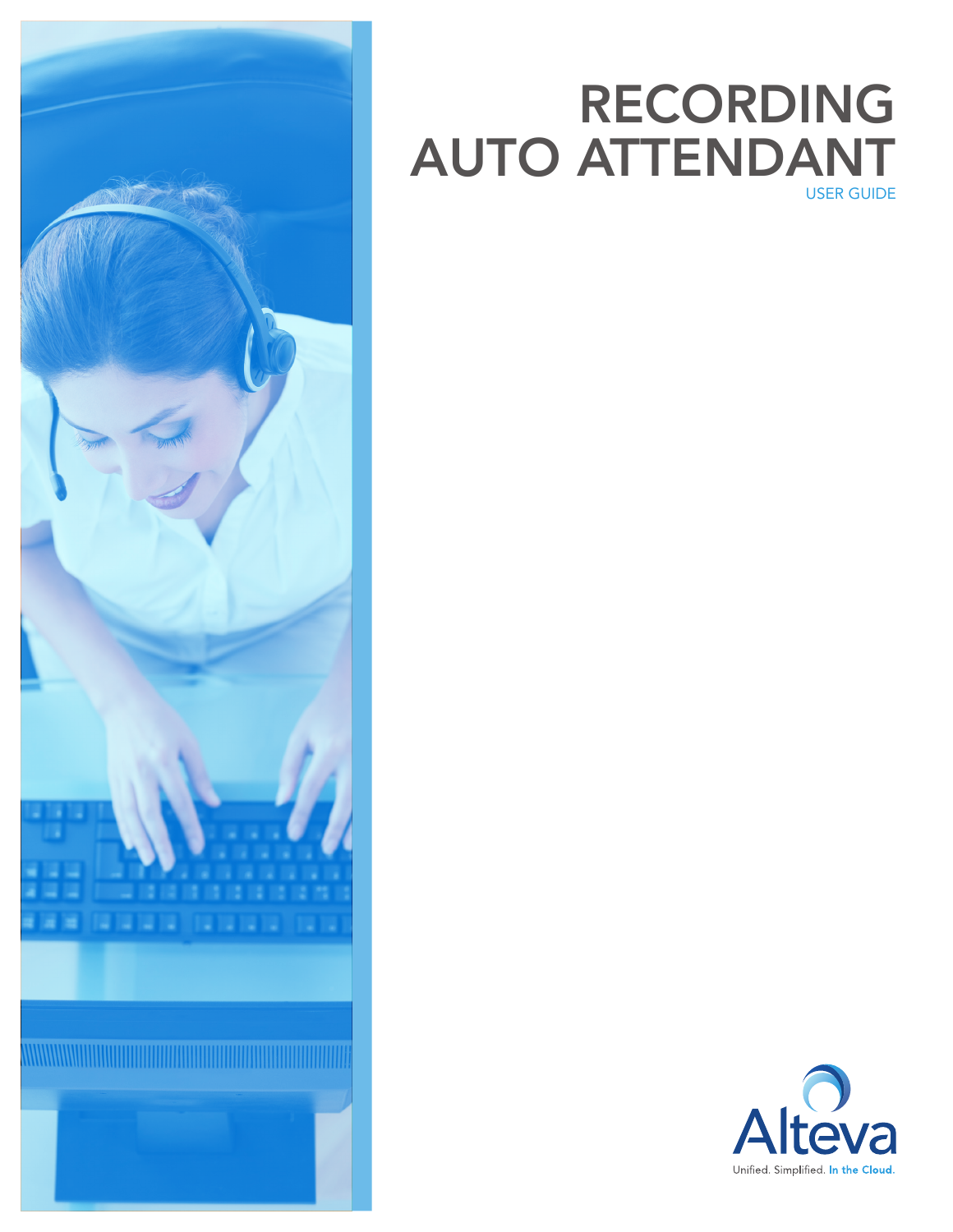# Steps to Record Auto Attendant Greeting

## To record the auto attendant greeting from your physical phone, please follow the below instructions:

- 1. Press the "Messages" button on the physical phone (Please note: For users with an Aastra phone, please press the "Voicemail" softkey)
- 2. Press the star key " $*$ " upon the voice prompt
- **3.** Enter the extension, which is all 9s, and the same length as your extension numbering scheme (i.e.: if your extensions are 3 digits, the AA extension is 999), followed by the pound "#" key.
- 4. Enter the 6 digit password (initially 123456) followed by the pound "#" key.
- **5.** Press 1 to change the auto attendant greeting

Note: If you have multiple auto attendants, you will need to enter the auto attendant extension you want to record, followed by the "#" key

6. Press 1 to record the business hours greetings and 2 to record the afterhours greeting

#### After pressing 1 for Business Hours Greetings

- $\blacktriangleright$  Press 1 to record a new greeting
- $\blacktriangleright$  Press 2 to listen to your current recording
- $\blacktriangleright$  Follow the voice prompts to listen, save and use the new greeting.

Once you have recorded the business hours greeting, please press the star key "\*" to go back to the previous menu to record the afterhours greeting

#### After pressing 2 for Afterhours Greetings

- $\blacktriangleright$  Press 1 to record a new greeting
- $\blacktriangleright$  Press 2 to listen to your current recording
- $\blacktriangleright$  Follow the voice prompts to listen, save and use the new greeting.

Script (Business Hours): Thank you for calling The Cour business hours are from 8:30 AM to 5 PM. If you know your party's extension, you can dial it at anytime. If you wish to use dial by name functionality, please press \_\_\_\_\_\_.

Script (After Hours): Thank you for calling \_\_\_\_\_\_\_\_\_\_\_\_\_\_\_. Currently our offices are closed. If you know your party's extension, you can dial it at anytime. If you wish to use dial by name functionality, please press \_\_\_\_. If you wish to listen to the message again, please press any other key.